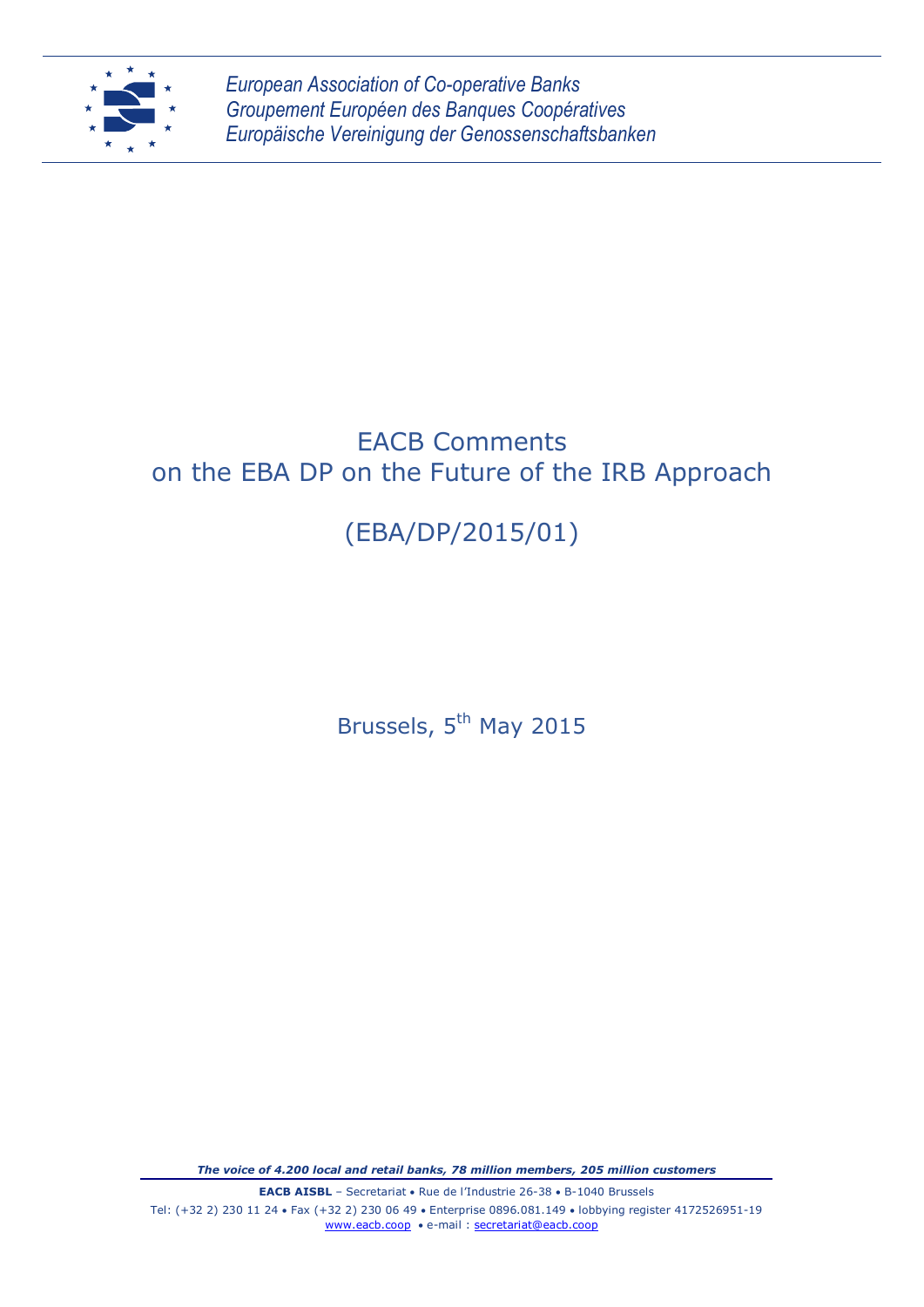

*European Association of Co-operative Banks Groupement Européen des Banques Coopératives Europäische Vereinigung der Genossenschaftsbanken*

#### **Contact:**

- For further information or questions on this paper, please contact:
- Mr. Volker Heegemann, Head of Department [\(v.heegemann@eacb.coop\)](mailto:v.heegemann@eacb.coop)
- Mr. Marco Mancino, Adviser, Banking Regulation [\(m.mancino@eacb.coop\)](mailto:m.mancino@eacb.coop)

The **European Association of Co-operative Banks** (EACB) is the voice of the cooperative banks in Europe. It represents, promotes and defends the common interests of its 31 member institutions and of co-operative banks in general. Co-operative banks form decentralised networks which are subject to banking as well as co-operative legislation. Democracy, transparency and proximity are the three key characteristics of the cooperative banks' business model. With 4.200 locally operating banks and 68.000 outlets co-operative banks are widely represented throughout the enlarged European Union, playing a major role in the financial and economic system. They have a long tradition in serving 205 million customers, mainly consumers, retailers and communities. The cooperative banks in Europe represent 78 million members and 860.000 employees and have a total average market share of about 20%.

For further details, please visit [www.eacb.coop](http://www.eacb.coop/)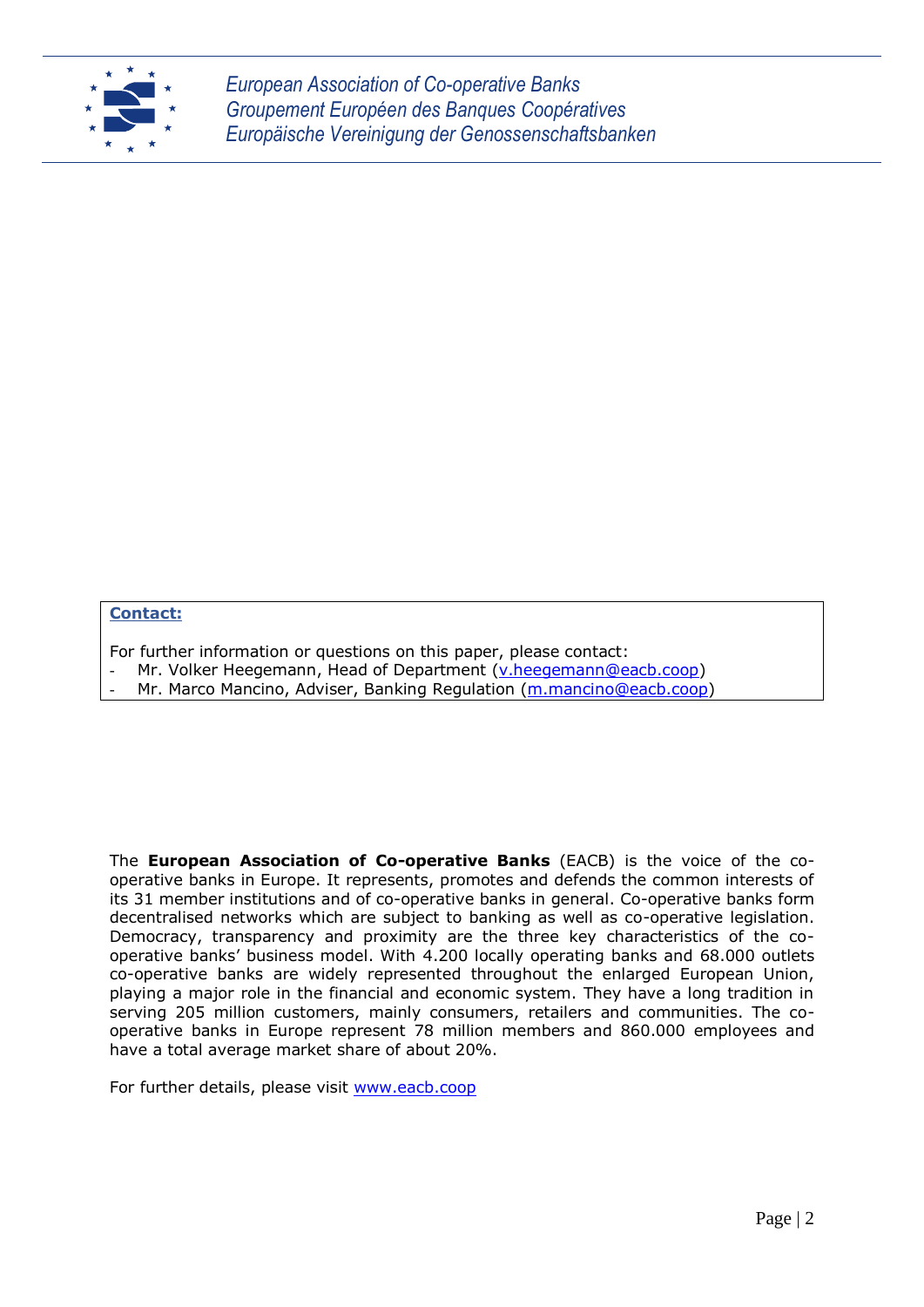

### **Introduction**

The members of the EACB welcome the opportunity to comment on the EBA Discussion Paper (DP) on the future of the IRB approach, and highly appreciate this thorough exercise of transparency of EBA in providing detailed information on the regulatory products already in the pipeline and their scope and possible further actions to come.

We would also like to invite EBA to carefully consider the impacts that the implementation of these changes will produce on the institutions. Numerous areas are likely to be affected, and as an example we can mention at least the work on the definition of default. Once this will be finalised, a retroactive implementation would be almost impossible, and for new exposures the data series could be limited to even less than two years. In this context, possible interactions with the use of data waivers (as per the RTS developed under Art. 180 CRR) should be taken into account to avoid situations leading to withdrawal of authorisation for an existing IRB.

The numerous changes of the models will be significant which will also lead to a wave of re-authorisations from the authorities, and there is no clear indication of how the EBA envisages to deal with this situation. A solution could be to instead treat certain of these aspects under the SREP.

Finally an implementation by 2018 concretely means that institutions shall have to be ready by 2017, limiting further the implementation timeframe.

#### **Answers to selected questions**

*Q.1 The proposed prioritisation of regulatory products is based on the grouping of such elements that in the EBA's view can be implemented in a sequential manner. Do you agree with the proposed grouping? If not, what alternative grouping would you suggest?*

In general we see that the number and scope of regulatory products under way clearly indicate that numerous material changes will be required both for the models and for the institutions' organizational structures. These changes may reveal cross-dependencies, which demand that efforts are taken to avoid conflicting regulations which will raise the burden of implementation. The implementation process should also allow supervisors to adopt sufficient flexibility and appropriate phasing in.

In addition it is not always clear how all the changes demanded by the initiatives envisaged will foster greater convergence of IRB models, and make capital requirements for the same risks comparable. An example is given by the requirements under Art. 4 and 10 of the draft RTS on the Assessment methodology of IRB approach, which touch upon organisational elements of the different institutions, rather than the model itself.

Finally, the priority phases laid out in the consultation paper should be coordinated to a greater extent. Indeed, institutions may be driven to change their models to comply with the RTS on Assessment methodology of the IRB Approach", which is addressed to supervisors, already during phase 1 and further changes may be required when the products under phase 2 and 3 are issued. To allow more effective implementation and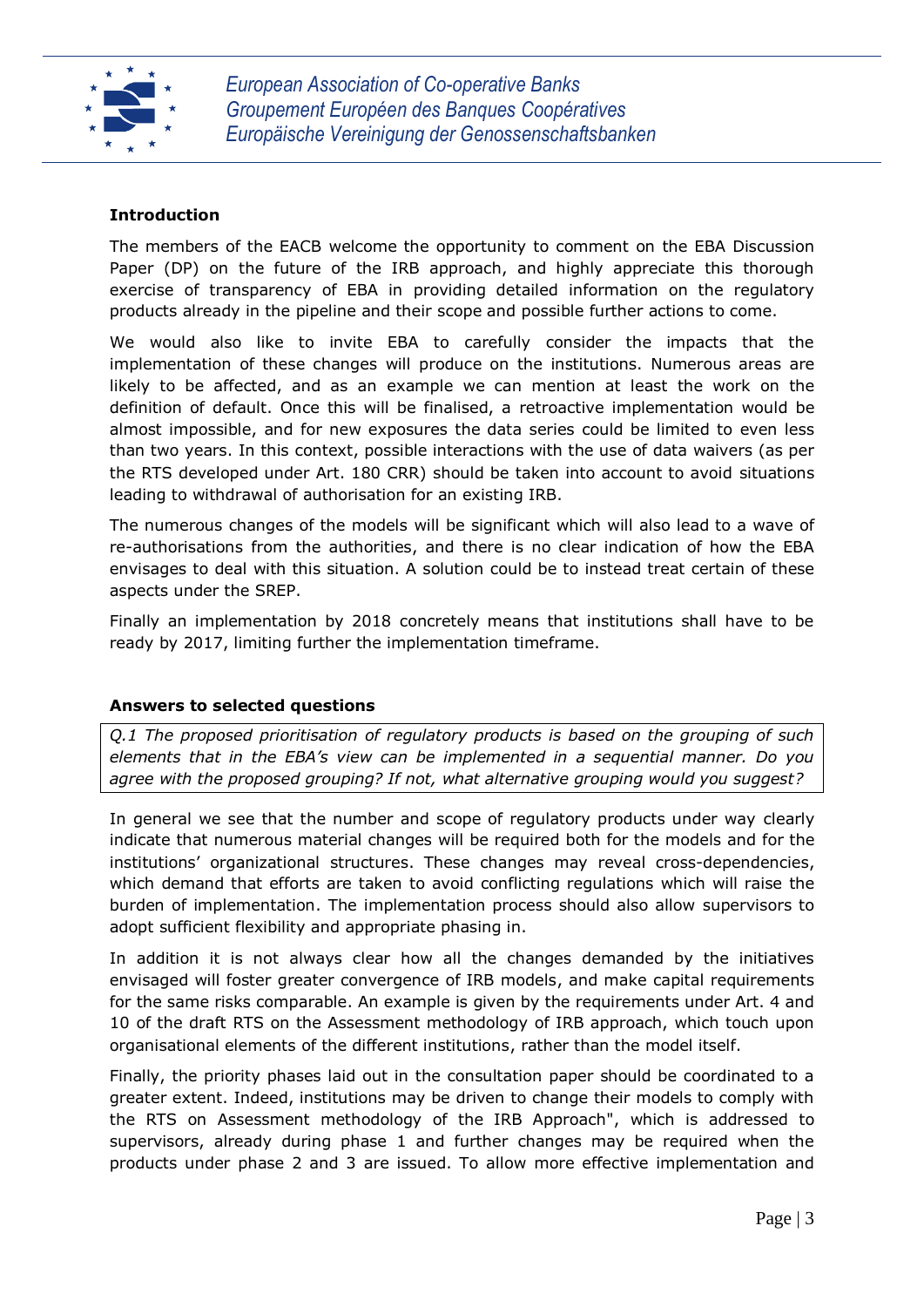

reduce costs and difficulties the implementation phases should be more aligned and come at a later stage.

*Q.2 What would you consider the areas of priorities?*

Due to the costs and resources related to data collection, model redevelopment, calibration, implementation and the related supervisory approval process, we suggest that minimising costs is given sufficient thought when prioritization is set up. In this regard we believe that the 'scope of IRB' should be prioritised together with revision of PPU scope, and especially the inclusion of LDPs. In case a decision is made that PPU scope is potentially applicable for LDPs, or that other boundaries of the current PPU would be removed, all the costs related to IRB changes could be saved for such portfolios that could qualify for PPU. Indeed, it would be very inefficient to carry on the whole exercise of data collection, model redevelopment and a full scale regulatory approval process for portfolios that shortly after would qualify for PPU.

Once IRB scope is prioritized and revised, we believe that the areas which would reveal more critical are the finalisation of the assessment methodology on the IRB approach, the definition of default, the PD estimation and Treatment of defaulted assets.

*Q.3 Do you consider the proposed timeframe reasonable? In particular do you consider reasonable the proposed timeline for the implementation of the changes in the area of:*

- *a) definition of default;*
- *b) LGD and conversion factor estimation;*
- *c) PD estimation;*
- *d) treatment of defaulted assets;*
- *e) CRM?*

In general it is difficult to assess the timeframes for the implementation of the changes without having a concrete example of what the regulatory products will require. However, where the changes will require vast and deep modifications of processes and procedures, longer implementation periods would be reasonable. This also in light of the challenge that will be posed to supervisory authorities.

In relation to points a) to d) the proposed timeline seems unrealistic. In case backward data collection is made necessary, a 2 year timeline would be unmanageable especially if it includes not only data collection, but also redevelopment, calibration, and change approval by supervisors. Even where data could be collected backwards, the quality of such data is likely to be questioned by the supervisors in a conservative way, which may lead to increased conservativism and reduced risk-sensitivity of models. This we see especially unmanageable for internationally active banks, where historical data is often only available in diverse geographic locations.

We suggest that the time period for implementation is revised in such a way that no backward data collection would be necessary. This would mean 5 years of data collection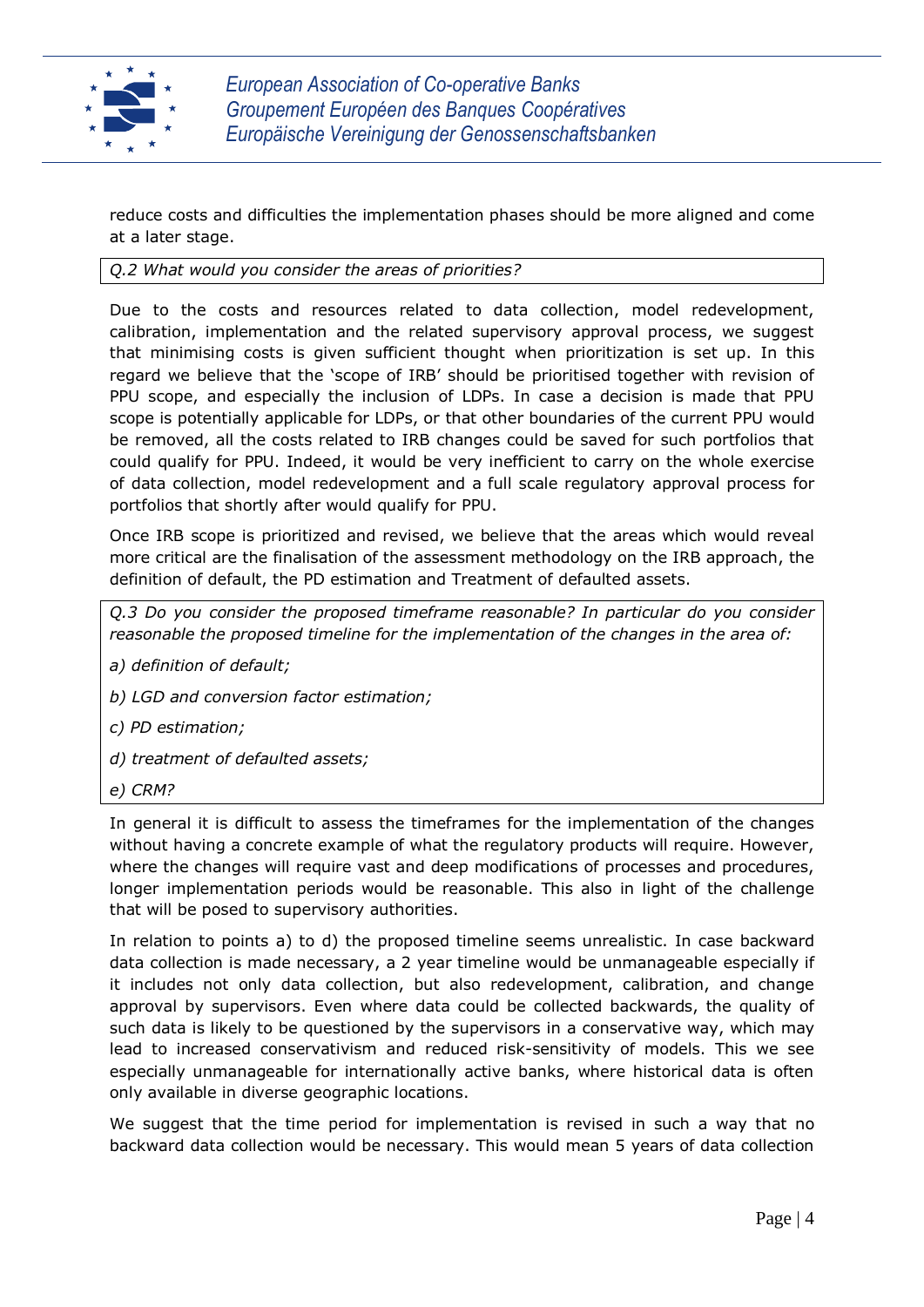

and another two years for calibration and development before filing an application for material changes.

### *Definition of default*

In this regard the implementation timeframe envisaged seems inappropriate and insufficient. A change in the definition of default would imply significant adjustments for the time series available and consequently to the models. To be implemented, these changes will require longer than 2.5 years, and possibly up to at least five years. In addition it should not be disregarded that such a change would affect also institutions applying the standardised approach.

Moreover also two other elements should be considered. A change in the definition of default is likely to require a great deal of manual adjustments that necessarily demand longer timeframes. Secondly, an implementation period of 2.5 years seems way too short especially for the planned changes to materiality thresholds. If we consider that the standard will be effective since the publication on the Official Journal, and that from that moment national authorities will also require time to calibrate these requirements, the time left to the institution to implement the changes will be minimal.

In any case it should be ensured that changes to the definition of default are made only once, thus coordinating the implementation of the GL on the definition of default and the RTS on the materiality threshold. In this respect, the latter regulatory product is likely to have material impacts on the institutions, which may have to recalibrate data and redevelop estimations for PD, LGD and EAD.

The validation of the models with new PD and materiality threshold will be complex and require careful supervision. In order to have reliable data sets a longer implementation time is needed (e.g. 5/7 years). Moreover, institutions should have the possibility to agree with their supervisor the date of application of the new materiality threshold only after these have been finalised by national authorities.

#### *LGD and conversion factor estimatio*n

We believe that a 2 years implementation timeline is too short for changes in the LGD and conversion factor estimation. In particular, if the LGD is to be calculated with the number-weighted average, a burdensome and longer adaptation time will be needed for institutions currently using a volume weighted calculation method. In general, the soundness of the estimation procedures should be ensured, with no need to impose a prevailing standardised methodology.

#### *Treatment of defaulted assets*

It is difficult to assess the appropriateness of the timeline envisaged without details on the concrete proposal.

#### *CRM*

A one year implementation timeline seems disproportionately short, unless only marginal modifications will be required.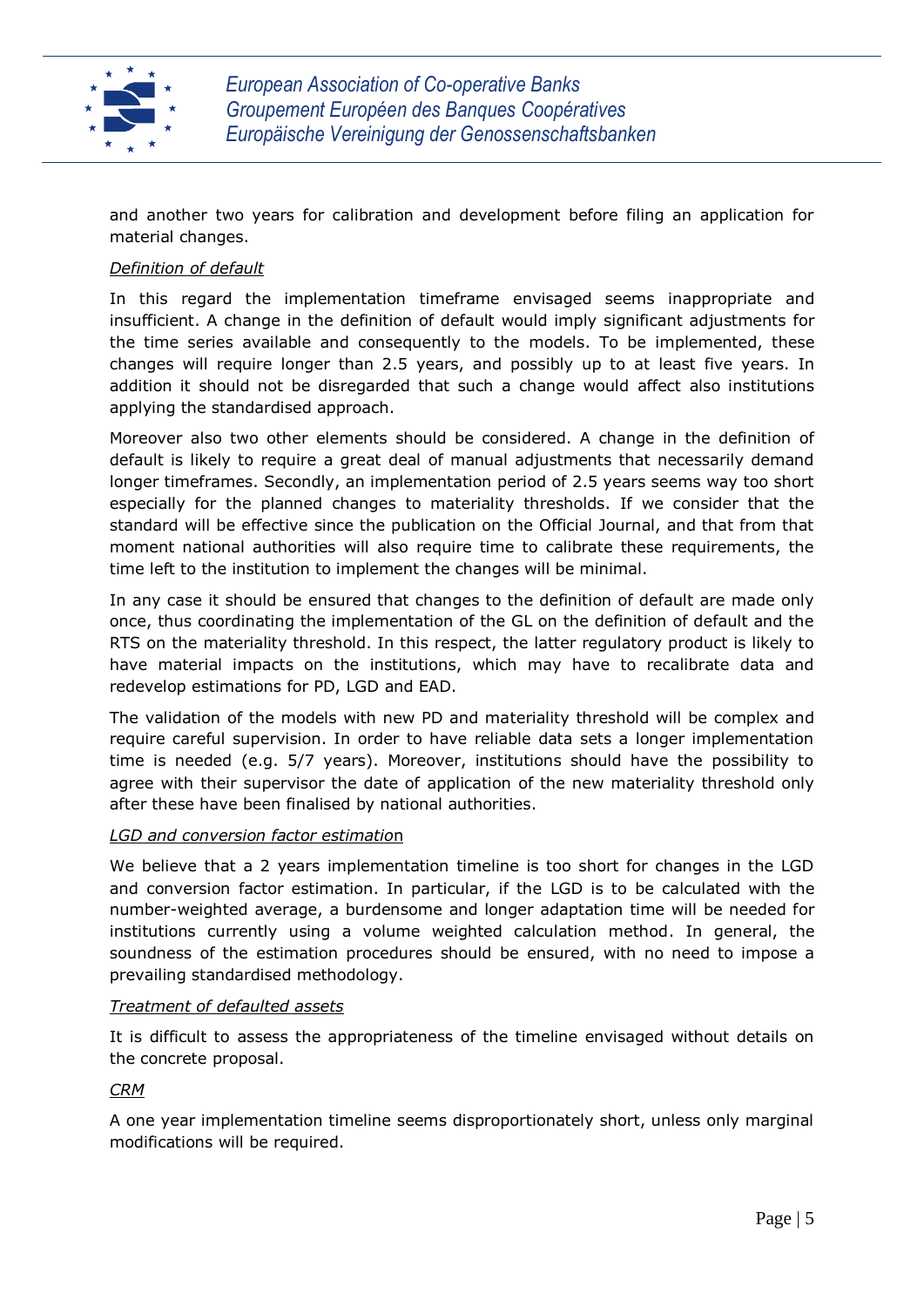

*Q.4 Are there any other aspects related with the application of the definition of default that should be clarified in the GL?*

The aspects envisaged for work on the definition of default seem comprehensive. It would be useful if EBA could also provide practical indications helping to achieve a harmonized definition of default. The guidelines, however should not disregard institutions' experience and practices with regard to the definition of default in the IRB approach.

*Q.5 Do you have experience with adjustments of historical data? What are the methods that you used to adjust historical data, including both internal and external data?*

When the guidelines are drafted, the supervisory standards for evaluating the historical data collections should also be specified. In this vein, any major deviation in the assessment standards should be avoided, otherwise there is a risk that variability of the IRB models is just reinforced as long time as the backward data is influencing the models. The standards are especially critical for retail and small businesses, where external data collection is extremely difficult.

In addition, it is evident from different experiences, that complete adaptation is not possible and that any approach designed should be sufficiently practical. For instance, when criteria will be determined it should be kept present that the information needed to fulfil them may not be currently collected. In these cases it will be very difficult to fill the gaps ex-post.

The adjustment of historical data will be extremely challenging and time consuming, due for instance to specific data availability. For instance, data warehouses typically store outstanding amounts only at certain reporting dates (e.g. monthly, quarterly), which would make it very difficult to reconstruct exactly historical default dates with a changed materiality threshold. Certain assumptions with regard to the evolution of the outstanding amount between the reporting dates have to be made. We recommend that sufficient time is provided to allow i) adjustments of historical data, and ii) impact studies on credit risk parameters and RWA/capital effects.

The EBA could define minimum standards for the supervisory tolerance of historical data collections and related data quality expectations either in the meaning of defining what could be not acceptable or in the way of defining acceptable methods. For example, whether it would be acceptable to monitor differences between current and proposed definitions for 1 year and adjust the data history backward accordingly. The clarity in the supervisory assessment would reduce the costs that the industry faces in a significant way, especially in relation to the uncertainty in the approval process and would also contribute to the reduction of the variability of models.

*Q.6 To what extent is it possible to adjust your historical data to the proposed concept of materiality threshold for the purpose of calibration of risk estimates?*

The answer to this will clearly depend on the option chosen for the RTS under Art. 178(6) CRR on the materiality threshold. The choice may have different impacts in different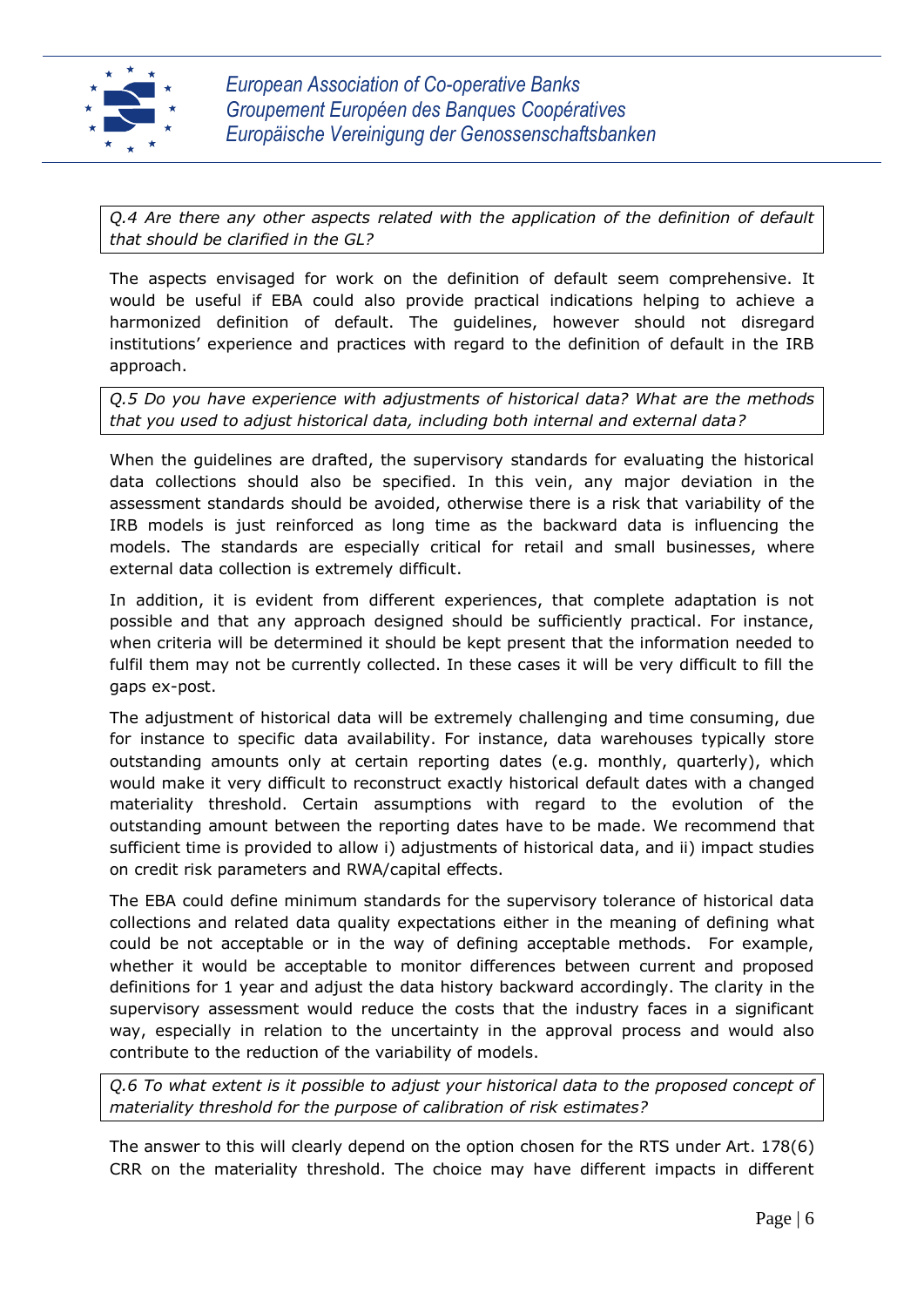

Member States, and may require that existing default time series used so far for validation and calibration purposes of all PD, LGD and EAD rating systems would be more or less adapted. This will require extensive credit analysis, that will need not only retrospective enquiry but also concrete experience over new economic cycles (5–10 years). Otherwise, shortened default time series may be considered, although this will affect the accuracy of the models.

In any case, if the effect of a change in the materiality threshold is small, banks should be allowed to apply a simple adjustment factor to central tendencies, especially in case of F-IRB banks.

*Q.7 What is the expected materiality of the changes in your IRB models that will result from the proposed clarifications as described in section 4.3.2?*

From the discussion paper we have the impression that the new requirements will require vast modifications both in terms of modelling and organisational structure. For this reason, a pragmatic approach that retains sufficient flexibility and an adequate implementation period seem most relevant.

Overall coordination in the introduction of the planned changes should also be ensured. Contrasting inputs should be avoided, and institutions should have the possibility to invest in the modification of their models with sufficient certainty that these investments will not reveal insufficient and/or inadequate. Also, sufficient time for necessary changes in IT architectures should be considered. To be ready by 2018, it would mean that reauthorisation should be provided much earlier to allow appropriate roll out of the new procedures.

*Q.8 Do you consider the direction of the proposed changes adequate to address the weaknesses and divergences in the models across institutions?*

We share the view that convergence of the approaches and a level playing field should be ensured and we appreciate the aim to increase the stability of IRB and restore confidence in it. However only a case by case evaluation of the measures to be proposed can provide a thorough answer.

In general, it seems that the benefits of the proposed changes may not compensate the current sensitivity of the models due to reduced flexibility for the modelling and the consideration of portfolio characteristics. We believe that the efforts should rather be focused on the transparency of the approaches (e.g. by benchmarking and disclosure) in order to identify and reduce unjustified differences across institutions.

Finally, the choice and calibration of details to be changed in the specified in the RTSs or in the Guidelines must be sensible. A wave of details to be reviewed would mean material changes for most institution. On the other hand, if a description is not specific enough the envisioned convergence of models will not be achieved.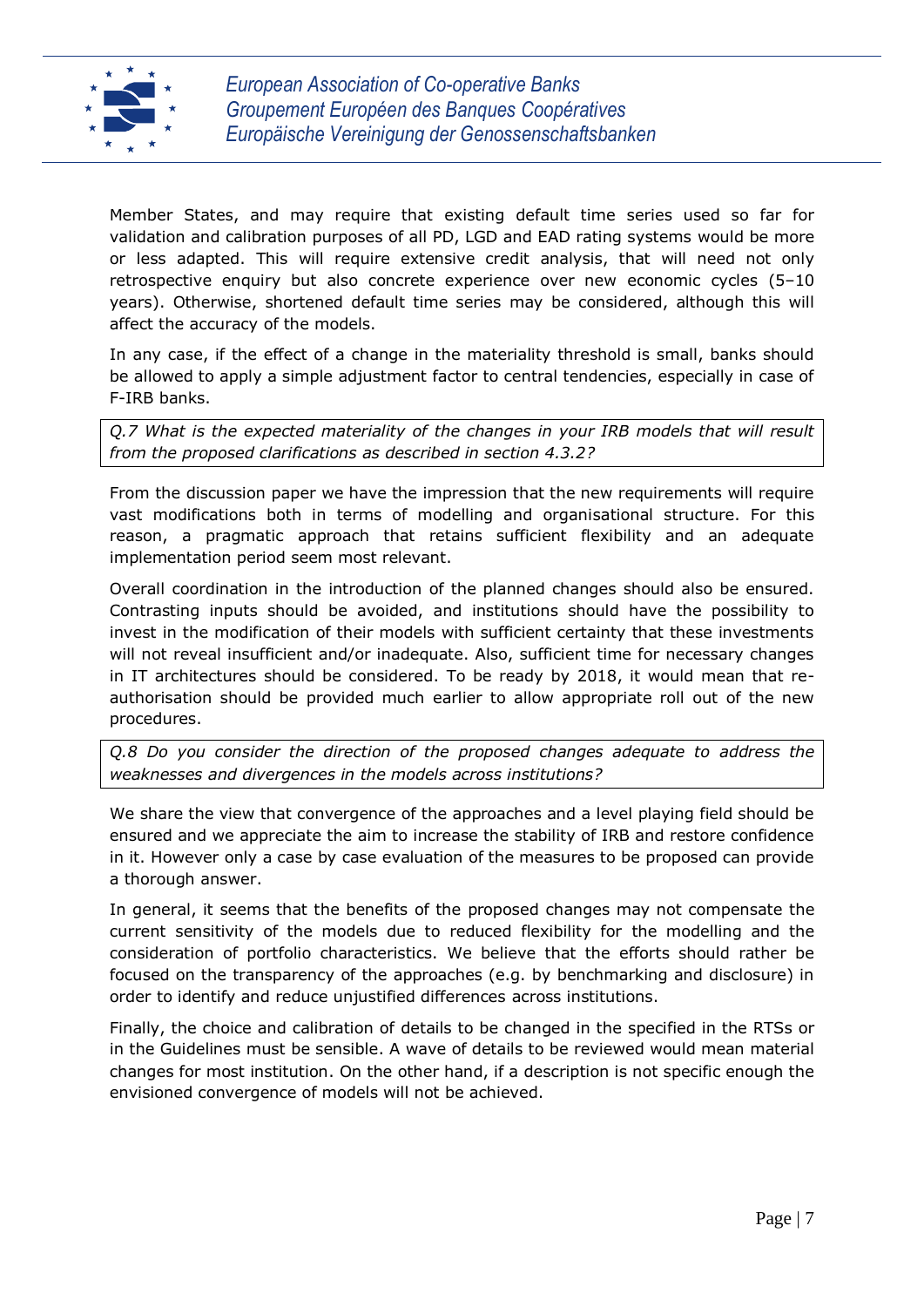

*Q.9 Are there any other aspects related with the estimation of risk parameters that should be clarified in the EBA guidelines?*

Another area that could be addressed regards the margins for conservatism in modelling/calibration, e.g. to overcome representative status issues/data issues etc.

The EBA could also consider providing more specific criteria for the definition of "long run average" or "economic cycle", especially with regard to how many minimum or maximum years are to be taken into account or what criteria could define the beginning and end of a cycle in such a way that it is acceptable to supervisors. In addition, more specific would be needed on such related questions as whether the estimation based on long run averages also requires validation on long run data. And also how supervisors should assess when due to the long run 'average' there could be years when rates/estimates measured on one year data are above the average.

*Q.10 Do you have dedicated LGD models for exposures in default that fulfil the requirements specified in section 4.3.4.(ii)?*

Some of the requirements outlined may be covered, but this situation may vary for different institutions so that major or small changes could be required.

*Q.11 Do you consider the direction of the proposed changes adequate to address the weaknesses and divergences in the treatment of defaulted assets across institutions?*

In general, the direction envisaged seem appropriate.

*Q.12 What else should be covered by the GL on the treatment of defaulted assets?*

---

*Q.13 What are the impacts for the institutions that should be considered when specifying the conditions for PPU and roll-out?*

When specifying conditions for PPU and roll-out, the implementation efforts to be undertaken by the institutions are the key element. These efforts will clearly depend to a considerable extent on data availability, size and age of the portfolio and the strategic importance of certain portfolios. In addition, it should be carefully considered the balance between IRB thresholds and the suitability of certain portfolios for empirical modelling, (e.g. low default portfolios (LDP), Specialized Lending).

In addition, it would be important to define the base measure for PPU and TPU. Especially in case of PPU it is unclear, whether it should be measured only for credit institutions and investment firms (i.e. "institutions") within a consolidated group, or all small legal entities, where naturally/legally (i.e. not covered by CRR on stand-alone basis) only PPU can be used, would count for PPU scope. For instance, application of PPU for small legal entities, performing ancillary activities, could push the ratio of PPU considerably higher on consolidated level than on single institution level. Clarity in such respect would be important for consistent treatment within EU.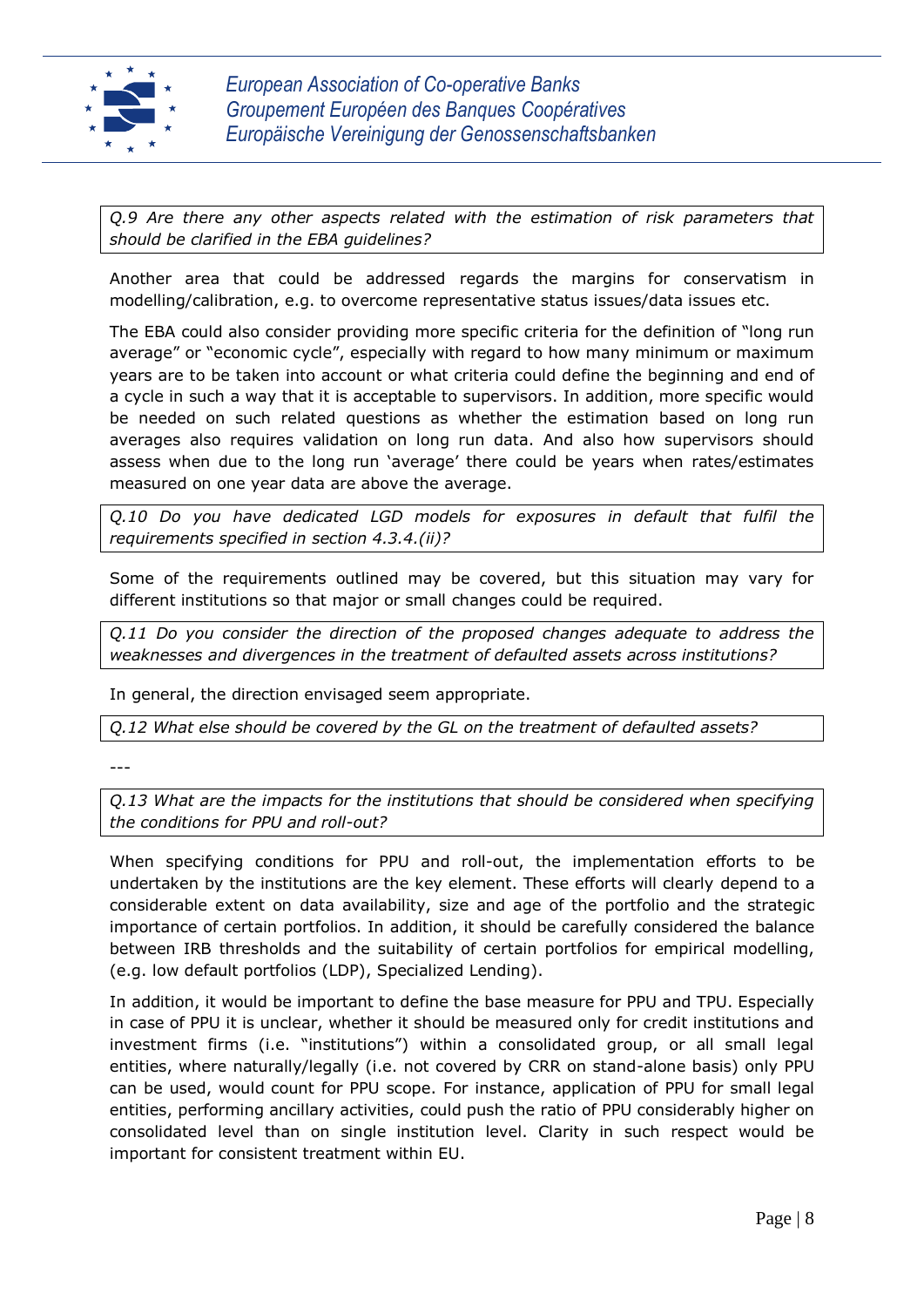

*Q.14 Do you expect that your organisational structure and/or allocation of responsibilities will have to be changed as a result of the rules described in section 4.3.5?*

The restriction from Art. 4(3) of the draft RTS on assessment methodology for IRB approach, preventing cooperation between model developers and model validators under outsourcing arrangements, may create substantial difficulties for pool solutions (e.g. in Germany). For instance, it is not clear how an institution can satisfy the requirement of Art. 190(2)(f) CRR, if it has outsourced the development of the rating system as a key task of the credit risk control unit and Art. 4(3) RTS draft would not allow the outsourcing unit to be involved in the validation unit's activities.

Undergoing pool-rating procedures would entail significant impacts for some institutions: it would require massive adjustments to the IRBA systems and to the organisational structures would be necessary (e.g. installing resources for permanent local model development and validation). It remains unclear whether the validity of an individual institution's models can be shown in the long run without recourse to the shared data pool (as the starting point of shared modelling).

The goal to preserve independence up to the senior management level does not seem to be served concretely. The requirements rather seem to entail vast organisational adjustments but also a duplication of activities, with no apparent benefit. We may also recall that the conflicts of interest in conjunction with model development and its validation are clearly smaller than, for example, for the organisational separation between front and back offices.

In any case, such a rigid organisational separation between validation and model development would clearly delay the model optimisation implementation processes.

Finally, the independence of the validation function, including separate reporting lines, may require considerable re-organisation and imply staffing issues, both in terms of hiring and retaining qualified staff. A completely separate validation function may give rise to difficulties related to high turnover of qualified staff within a seemingly repetitive function. This assumes special importance considering that availability of experienced staff to conduct validation functions is limited and costly, and that is such position it would be hardly appropriate to allocate junior human resources.

*Q.15 Do you agree that CRM is a low priority area as regards the regulatory developments?*

---

*Q.16 Are there any other significant intra-EU or global discrepancies?*

---

*Q.17 Do you agree that the area of disclosures needs to be strengthened, in particular with regard to disclosures related with the benchmarking exercise, for instance by publishing them on the EBA website?*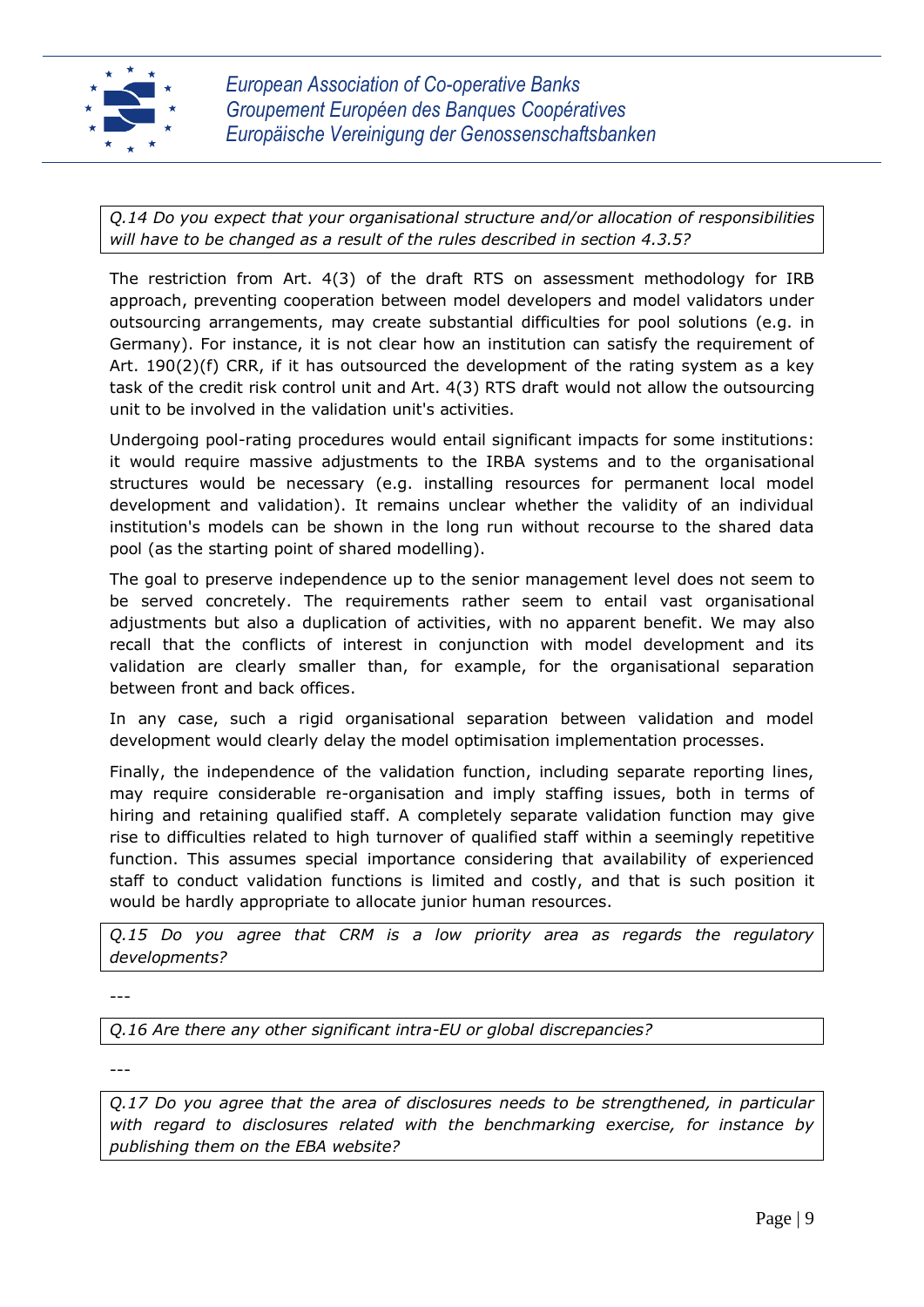

In principle we agree that refinements can be made in the area of disclosure. However, before doing so the reason why the current Pillar 3 disclosure channels would not be sufficient would need to be further substantiated. The requirements have already been largely improved and we do not think that there is now a need for publication of additional disclosure.

Throughout its benchmarking analyses, EBA has found certain discrepancies in definitions, methodologies and assumptions for credit risk models. As these elements will be addressed in the future, it seems sensible that until regulatory consistency and alignment is reached, benchmarking analyses and disclosures do not lead to any further generalised conclusion.

*Q.18 Would you support EBA Guidelines targeted at disclosure requirements related with the IRB Approach and taking into consideration the proposals of the Basel Committee on those requirements? Which current disclosure requirements should be given the priority? What should be the timetable for such Guidelines?*

We do support the EBA guidelines on disclosure requirements. However, the timelines and also the content shall take into account other regulatory initiatives having impacts on data, models and reports, e.g. the BCBS efforts laid out in the Principles for effective risk data aggregation and risk reporting but also IFRS 9.

*Q.19 Would you like to see any modification of the reporting framework implemented in terms of IRB exposures?*

---

*Q.20 What would you consider an appropriate solution with regard to the definition and treatment (modelling restrictions) of the low default portfolios?*

Overall, having methodologies for low default portfolios (LDPs) is essential, as these can better reflect the underlying risk in relevant market segments. More generalised approaches such as the permanent and partial use (PPU), are key to grant proportionality and have merit in their simplicity for implementation by less complex institutions, but may also create inappropriate incentives in institutions with solid models, that need to be able to develop their methodologies for LDPs. As an example it can be reminded that collateral is accounted differently under the SA and the IRBA, with clear impacts on capital requirements.

We see merit in moving the definition of LDPs away from the 'exposure segment based' approach to the qualitative and quantitative definition taking into account the number of defaults identified and the availability of external data.

As for the treatment of LDPs, we see that the identified difficulties of internal modelling is a key element. As mentioned under the first question, this could be prioritised as first step in the sequence of regulatory changes in order to save costs in the implementation of the expected regulatory changes. Where necessary the use of the STA approach can be encouraged, as the standards are well known and implemented in all banks. Creating a new regulatory model would further increase the complexity of credit risk approaches,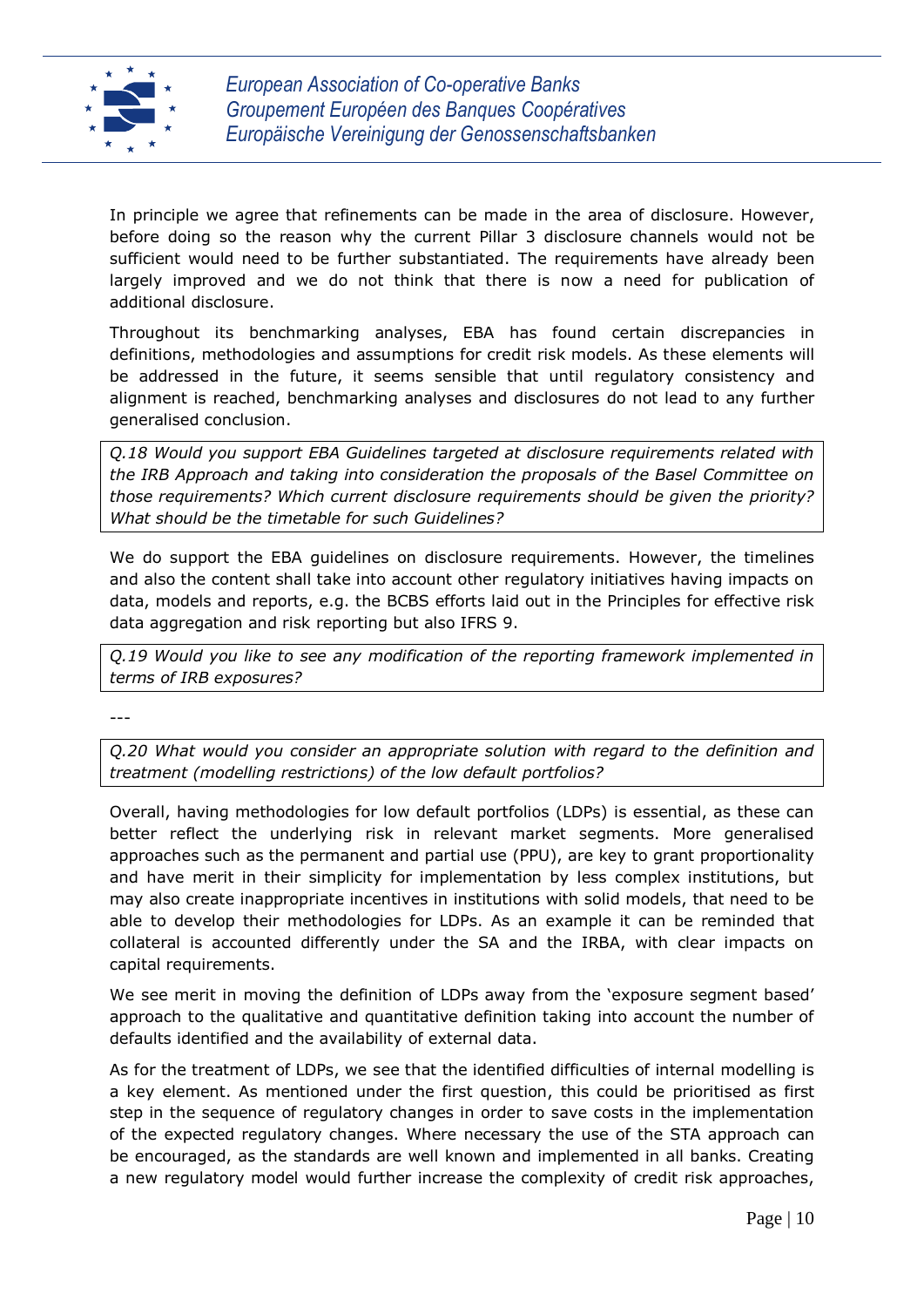

and the definitions of standards, the implementation and a potential approval would be again long lasting and burdensome.

One possibility to overcome the data limitation for instance could be the recourse to pooling models, which grant wider data history and reduce the variability of the estimated risk parameters between the institutions involved. In this case data are pooled from several institutions, and a central outsourced unit (the "pool service provider") develops, maintains, reviews, enhances, and operates collective rating systems. The institutions involved participate in the development and enhancement of the systems. In addition to the pool analyses the central unit provides statistics on each institution's individual portfolio, based on which institutions will perform independent internal validations and examine the representativeness of the pooled data and the validity of the pool results for their own portfolios (Art. 179(2)(b) CRR). Experience shows that there are also advantages for supervisory authorities: they need to audit the models and all changes to them only once and can communicate efficiently with the pool service provider's central points of contact.

*Q.21 How would you ensure appropriate use of the IRB Approach in a harmonised manner without excessive concerns of the so called 'cherry picking'?*

In general, harmonized solutions could be envisage for certain portfolios like sovereigns or specialized lending portfolios, for which any kind of internal models will be at their statistical borderline. Further limitations of the use of the IRB approach would not be appropriate, while enhanced transparency level (benchmarking and disclosure) could provide as useful tools.

*Q.22 Do you see merit in moving towards the harmonisation of the exposure classes for the purpose of the IRB and the Standardised Approach?*

The general idea of harmonization might be convincing. However, different institutions may use certain degree of sensibility to adapt their own definitions of portfolios. Thus, the advantages of strictly harmonizing the IRB and the SA definitions are limited, especially when looking at cost benefit considerations.

Based on the provided description it is not clear what such harmonization would mean, which results in would achieve, and ultimately why it should restrict modelling choices under the IRB approach.

*Q.23 Would the requirement to use TTC approach in the rating systems lead to significant divergences with the internal risk management practices?*

The TTC approach is certainly a relevant calibration tool for risk management purposes. However, next to institutions using a pure TTC approach it should also be considered that, as noted by EBA, there are other institutions adopting a mix of TTC and PIT. Thus limiting calibration to only one approach does not seem appropriate.

Overall, contingent specificities of portfolios and of the economic framework need to be considered in order not to lose predictive power and to be able to separate trends with accuracy. Indeed, the capital requirements shall always flexibly reflect underlying risk